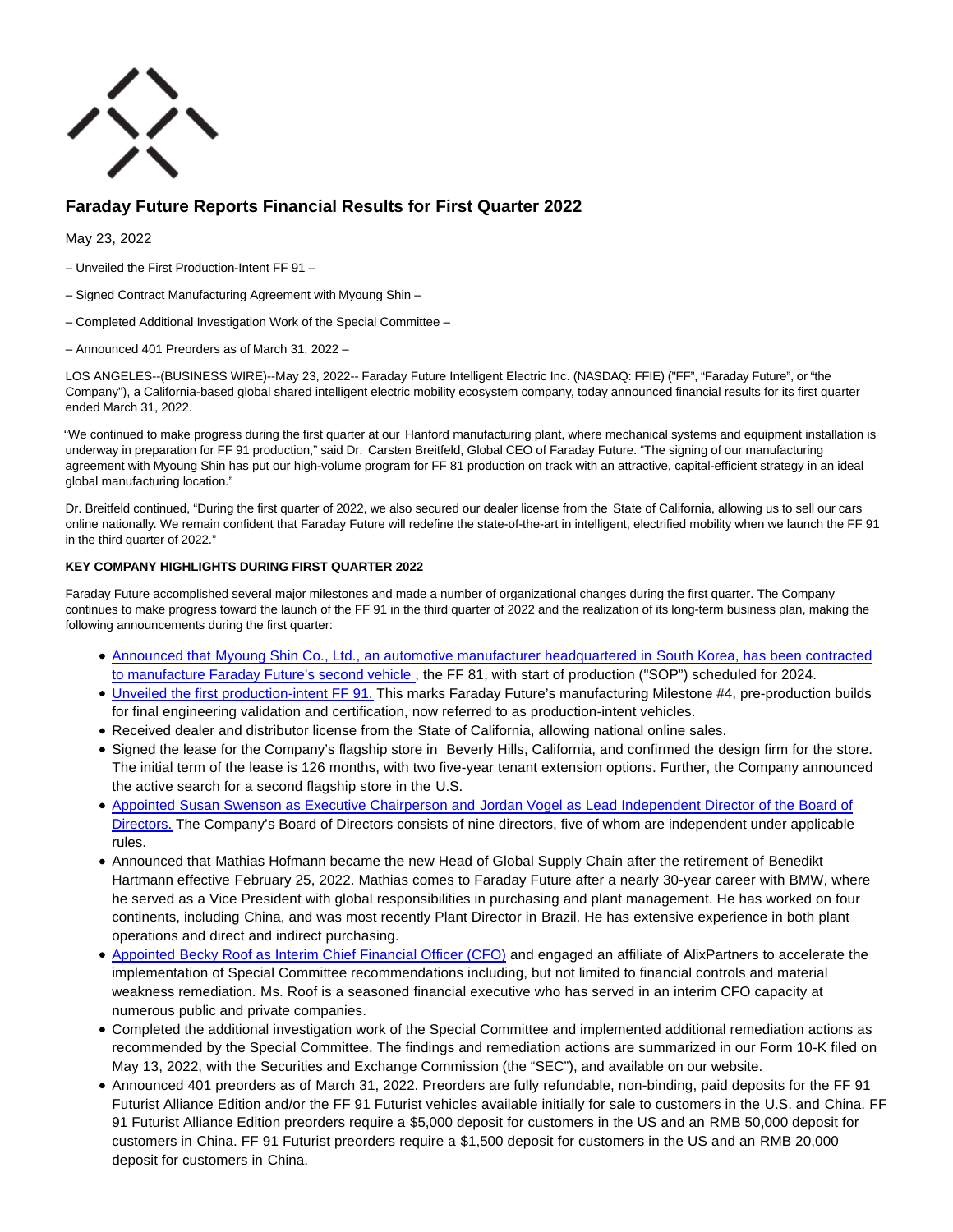#### **SPECIAL COMMITTEE REVIEW**

The Special Committee, made up of independent Board members, completed its previously announced review of past disclosures and allegations and submitted its findings and recommendations to the full Board. The Board accepted the findings, and implementation of remediation actions is well underway. Please refer to our Annual Report on Form 10-K for the year ended December 31, 2021, as filed with the SEC on May 13, 2022, for a robust discussion of the Special Committee review and related findings and remediation actions. The Company and Board members remain committed to holding the Company to the highest standards of ethics and conduct. This review and the changes that have been implemented strengthen the Company and position it for future success.

## **RESULTS FOR FIRST QUARTER 2022**

Faraday Future reported an operating loss of approximately \$149 million during the three months ended March 31, 2022, as compared to an operating loss of approximately \$19 million for the three months ended March 31, 2021. The increase was primarily driven by an increase in engineering, design, and testing ("ED&T") services as the Company re-engaged suppliers and made significant purchases for ED&T services to progress the development of the FF 91; a significant increase in headcount and employee-related expenses; and an increase in professional services primarily related to the Special Committee Investigation. Net loss increased to approximately \$153 million during the three months ended March 31, 2022, as compared to an approximately \$76 million net loss for the three months ended March 31, 2021. The significant increase in net loss in the first quarter of 2022 is primarily attributable to the loss from operations.

Turning to our balance sheet, total assets on March 31, 2022 were approximately \$706 million, which include \$276 million of cash. The decrease in cash from December 31, 2021, to March 31, 2022, was due in part to a scheduled \$97 million note and accrued interest payment. Total liabilities were approximately \$271 million, as compared to approximately \$340 million in total liabilities as of December 31, 2021.

Since its inception, the Company has incurred cumulative losses from operations and negative cash flows from operating activities, and the Company's accumulated deficit was approximately \$3 billion as of March 31, 2022. The Company expects to continue to generate significant operating losses for the foreseeable future, as we continue to incur expenses before we generate meaningful revenue.

#### **EARNINGS CONFERENCE CALL**

Faraday Future management will host a conference call today, May 23, at 5:00pm Eastern time (2:00pm Pacific time). A question-and-answer session will follow management's prepared remarks. Interested investors and other parties can listen to a webcast of the conference call by logging onto the Investor Relations section of the Company's website at [https://investors.ff.com/.](https://cts.businesswire.com/ct/CT?id=smartlink&url=https%3A%2F%2Finvestors.ff.com%2F&esheet=52728632&newsitemid=20220523005988&lan=en-US&anchor=https%3A%2F%2Finvestors.ff.com%2F&index=5&md5=6f4335507e8db3e8883120d893773e64) The conference call can be accessed live over the phone by dialing +1-877-451-6152 (domestic) or +1-201-389-0879 (international). A telephonic replay will be available approximately two hours after the call by dialing +1-844-512-2921, or for international callers, +1-412-317-6671. The pin number for the replay is 13730216. The replay will be available until 11:59 p.m. Eastern Time on June 6, 2022.

**Customers can preorder an FF 91 via the FF Intelligent App or through our website (English)[: https://www.ff.com/us/preorder/ o](https://cts.businesswire.com/ct/CT?id=smartlink&url=https%3A%2F%2Fwww.ff.com%2Fus%2Fpreorder%2F&esheet=52728632&newsitemid=20220523005988&lan=en-US&anchor=https%3A%2F%2Fwww.ff.com%2Fus%2Fpreorder%2F&index=6&md5=3a63e5bc54da006ff69a8c82c7bec058)r (Chinese): [https://www.ff.com/cn/preorder/](https://cts.businesswire.com/ct/CT?id=smartlink&url=https%3A%2F%2Fwww.ff.com%2Fcn%2Fpreorder%2F&esheet=52728632&newsitemid=20220523005988&lan=en-US&anchor=https%3A%2F%2Fwww.ff.com%2Fcn%2Fpreorder%2F&index=7&md5=49f7e3afb932ef54a309af761bffe73f)**

**Download the new FF Intelligent App (English):** [https://apps.apple.com/us/app/id1454187098 o](https://cts.businesswire.com/ct/CT?id=smartlink&url=https%3A%2F%2Fapps.apple.com%2Fus%2Fapp%2Fid1454187098&esheet=52728632&newsitemid=20220523005988&lan=en-US&anchor=https%3A%2F%2Fapps.apple.com%2Fus%2Fapp%2Fid1454187098&index=8&md5=4b6fdc0089650e0ea904f3b976b33b44)r [https://play.google.com/store](https://cts.businesswire.com/ct/CT?id=smartlink&url=https%3A%2F%2Fplay.google.com%2Fstore%2Fapps%2Fdetails%3Fid%3Dcom.faradayfuture.online&esheet=52728632&newsitemid=20220523005988&lan=en-US&anchor=https%3A%2F%2Fplay.google.com%2Fstore%2Fapps%2Fdetails%3Fid%3Dcom.faradayfuture.online&index=9&md5=9f2b3d931b0604868edc45b7eb61871b) /apps/details?id=com.faradayfuture.online, **(Chinese):** [http://appdownload.ff.com](https://cts.businesswire.com/ct/CT?id=smartlink&url=http%3A%2F%2Fappdownload.ff.com&esheet=52728632&newsitemid=20220523005988&lan=en-US&anchor=http%3A%2F%2Fappdownload.ff.com&index=10&md5=fee66aef52a3a972e435c93f36f02ff3)

#### **ABOUT FARADAY FUTURE**

Faraday Future is a class-defining luxury electric vehicle company. The Company has pioneered numerous innovations relating to its products, technology, business model, and user ecosystem since its inception in 2014. Faraday Future aims to perpetually improve the way people move by creating a forward-thinking mobility ecosystem that integrates clean energy, AI, the Internet, and new usership models. Faraday Future's first flagship product is the FF 91 Futurist.

## **FOLLOW FARADAY FUTURE:**

[https://www.ff.com/](https://cts.businesswire.com/ct/CT?id=smartlink&url=https%3A%2F%2Fwww.ff.com%2F&esheet=52728632&newsitemid=20220523005988&lan=en-US&anchor=https%3A%2F%2Fwww.ff.com%2F&index=11&md5=1f64d82fa25cf8061f0fe613fb0313d6) [https://twitter.com/FaradayFuture/](https://cts.businesswire.com/ct/CT?id=smartlink&url=https%3A%2F%2Ftwitter.com%2FFaradayFuture%2F&esheet=52728632&newsitemid=20220523005988&lan=en-US&anchor=https%3A%2F%2Ftwitter.com%2FFaradayFuture%2F&index=12&md5=7cbf11be3a53faf9f26f8cefab29a8c4) [https://www.facebook.com/faradayfuture/](https://cts.businesswire.com/ct/CT?id=smartlink&url=https%3A%2F%2Fwww.facebook.com%2Ffaradayfuture%2F&esheet=52728632&newsitemid=20220523005988&lan=en-US&anchor=https%3A%2F%2Fwww.facebook.com%2Ffaradayfuture%2F&index=13&md5=9de7c7e571b1c0f4f3a54c8f3ccc5b37) [https://www.instagram.com/faradayfuture/](https://cts.businesswire.com/ct/CT?id=smartlink&url=https%3A%2F%2Fwww.instagram.com%2Ffaradayfuture%2F&esheet=52728632&newsitemid=20220523005988&lan=en-US&anchor=https%3A%2F%2Fwww.instagram.com%2Ffaradayfuture%2F&index=14&md5=04716e90ca1eb0f1544d44f0942344dc) [www.linkedin.com/company/faradayfuture/](https://cts.businesswire.com/ct/CT?id=smartlink&url=http%3A%2F%2Fwww.linkedin.com%2Fcompany%2Ffaradayfuture%2F&esheet=52728632&newsitemid=20220523005988&lan=en-US&anchor=www.linkedin.com%2Fcompany%2Ffaradayfuture%2F&index=15&md5=840f28775625957caf47d0ca04a566ef)

#### **NO OFFER OR SOLICITATION**

This communication shall neither constitute an offer to sell or the solicitation of an offer to buy any securities, nor shall there be any sale of securities in any jurisdiction in which the offer, solicitation or sale would be unlawful prior to the registration or qualification under the securities laws of any such jurisdiction.

#### **FORWARD LOOKING STATEMENTS**

This press release includes "forward looking statements" within the meaning of the safe harbor provisions of the United States Private Securities Litigation Reform Act of 1995. When used in this press release, the words "estimates," "projected," "expects," "anticipates," "forecasts," "plans," "intends," "believes," "seeks," "may," "will," "should," "future," "propose" and variations of these words or similar expressions (or the negative versions of such words or expressions) are intended to identify forward-looking statements, and include (among others) statements regarding the expected timing of the launch of FF 91 and FF 81 vehicles and anticipated production capacity of the Company's Hanford, California facility. These forwardlooking statements are not guarantees of future performance, conditions or results, and involve a number of known and unknown risks, uncertainties, assumptions and other important factors, many of which are outside the Company's control, that could cause actual results or outcomes to differ materially from those discussed in the forward-looking statements. Important factors, among others, that may affect actual results or outcomes include the Company's ability to remain in compliance with the listing requirements of The Nasdaq Stock Market LLC ("Nasdaq") and to continue to be listed on Nasdaq; the outcome of the SEC investigation relating to the matters that were the subject of the Special Committee investigation; the implementation of the Special Committee's actions and related internal review by the Company; the Company's ability to execute on its plans to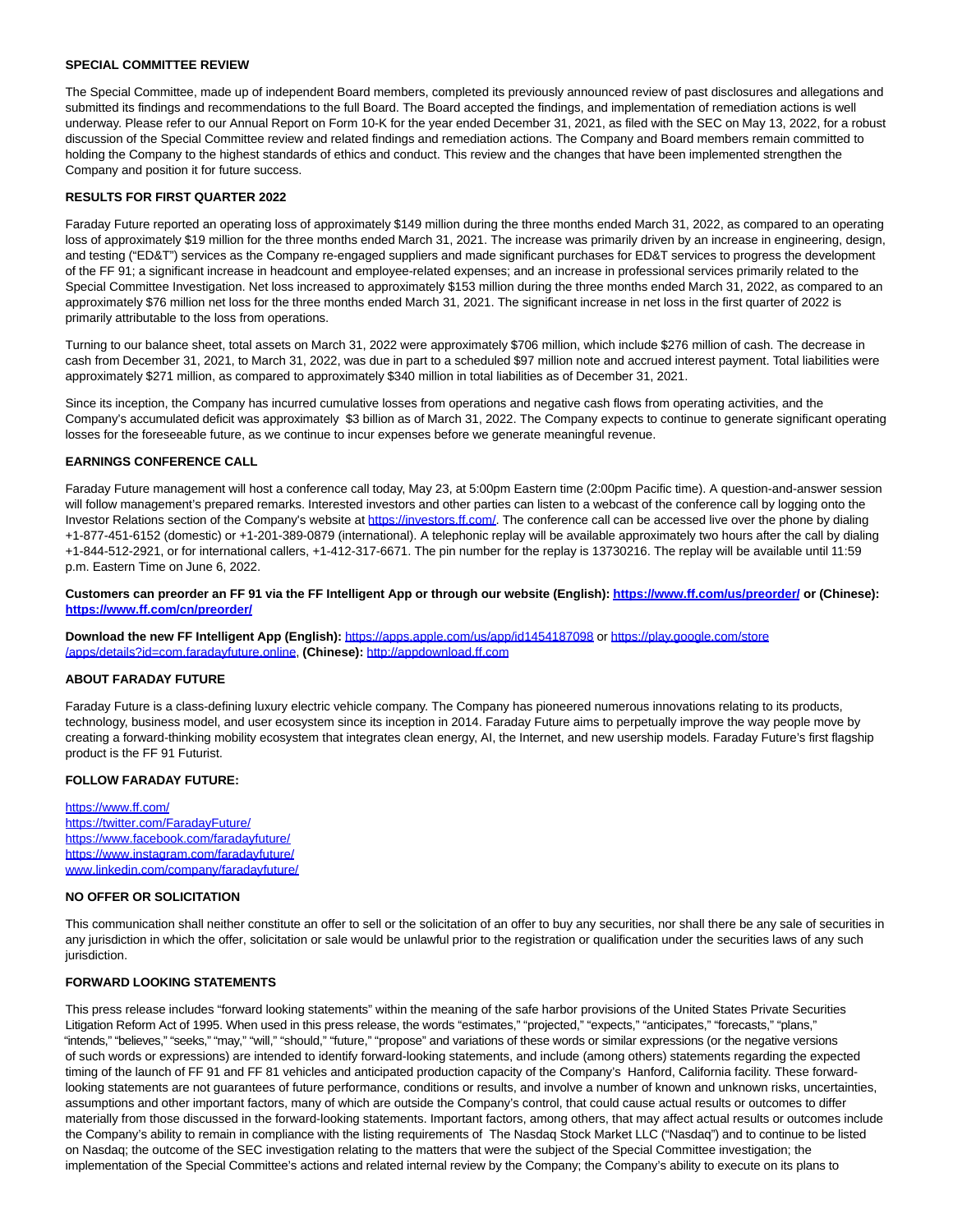develop and market its vehicles and the timing of these development programs; the Company's estimates of the size of the markets for its vehicles and cost to bring those vehicles to market; the rate and degree of market acceptance of the Company's vehicles; the success of other competing manufacturers; the performance and security of the Company's vehicles; potential litigation involving the Company; the result of future financing efforts and general economic and market conditions impacting demand for the Company's products; and the ability of the Company to attract and retain employees. The foregoing list of factors is not exhaustive. You should carefully consider the foregoing factors and the other risks and uncertainties described in the "Risk Factors" section of the Company's Annual Report on Form 10-K for the year ended December 31, 2021, and other documents filed by the Company from time to time with the SEC. These filings identify and address other important risks and uncertainties that could cause actual events and results to differ materially from those contained in the forward-looking statements. Forward-looking statements speak only as of the date they are made. Readers are cautioned not to put undue reliance on forward-looking statements, and the Company does not undertake any obligation to update or revise any forward-looking statements, whether as a result of new information, future events or otherwise, except as required by law.

#### **Faraday Future Intelligent Electric Inc.**

#### **Condensed Consolidated Statements of Operations and Comprehensive Loss**

#### **(in thousands, except share and per share data)**

#### **(Unaudited)**

|                                   | March 31,   | <b>Three Months Ended</b> |               |  |
|-----------------------------------|-------------|---------------------------|---------------|--|
|                                   |             | 2021                      |               |  |
|                                   |             |                           |               |  |
| <b>Operating expenses</b>         |             |                           |               |  |
| Research and development          | \$114,935   | \$6,721                   |               |  |
| Sales and marketing               | 6,186       | 1,682                     |               |  |
| General and administrative        | 27,880      | 10,993                    |               |  |
| Total operating expenses          | 149,001     | 19,396                    |               |  |
| Loss from operations              | (149,001)   | (19, 396)<br>$\lambda$    | $\big)$       |  |
|                                   |             |                           |               |  |
| Change in fair value measurements | 1,186       | (26, 917)                 | $\big)$       |  |
| Interest expense                  | (3,746)     | (19, 174)<br>$\lambda$    | $\mathcal{L}$ |  |
| Related party interest expense    | (622)       | (9,752)<br>$\lambda$      | $\mathcal{L}$ |  |
| Other expense, net                | (915)       | (283)<br>$\lambda$        | $\big)$       |  |
| Loss before income taxes          | (153,098)   | (75, 522)<br>$\lambda$    | $\mathcal{C}$ |  |
| Income tax provision              |             | (3)                       | $\mathcal{L}$ |  |
| <b>Net loss</b>                   | \$(153,098) | ) \$ (75,525              | $\mathcal{L}$ |  |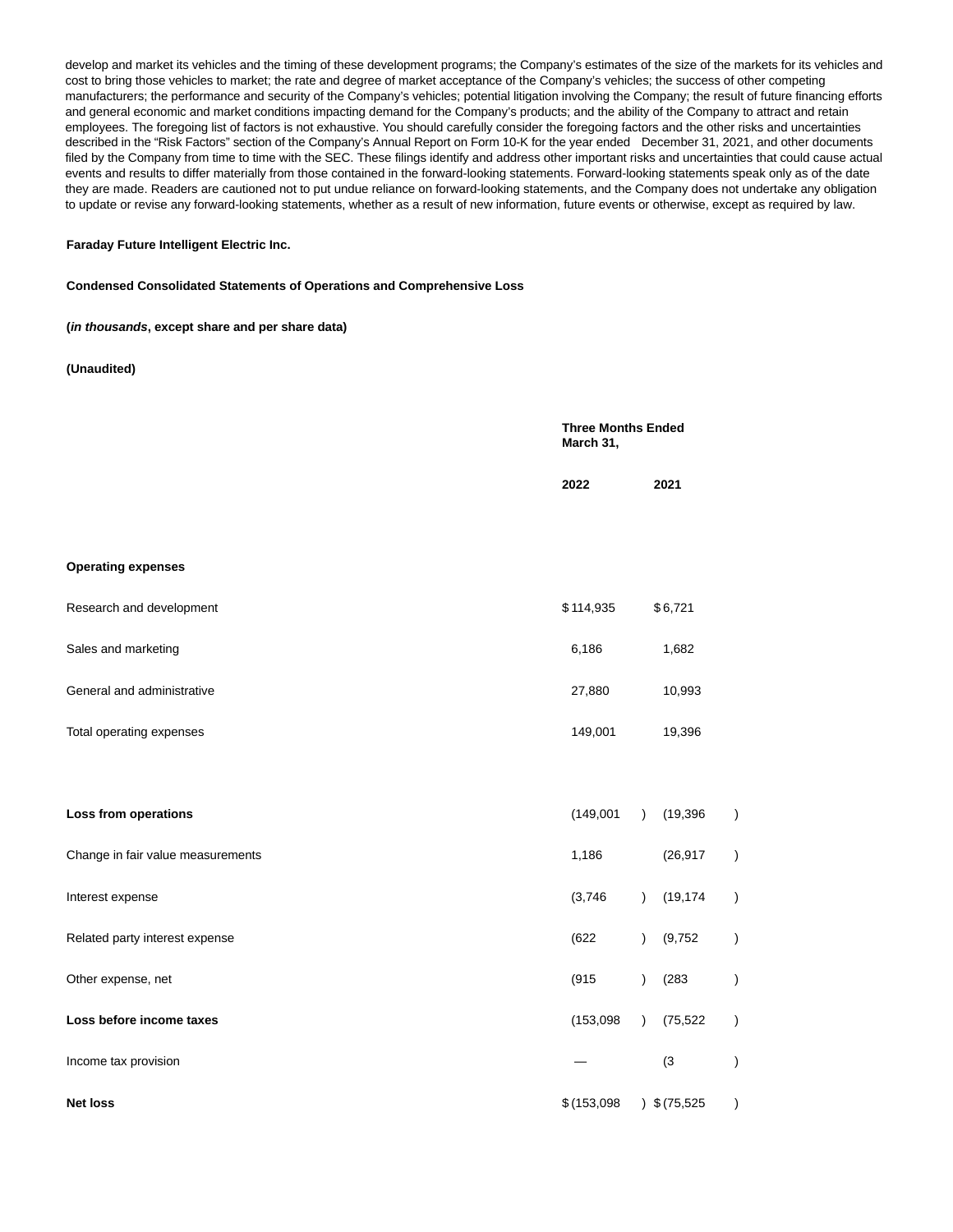# **Per share information:**

| Net loss per Common Stock – Class A and Class B – basic and diluted                              | \$10.48 | $\binom{1}{3}$ (0.48) |  |
|--------------------------------------------------------------------------------------------------|---------|-----------------------|--|
| Weighted average Common shares outstanding – Class A and Class B – basic and diluted 322,211,392 |         | 158.088.382           |  |

## **Total comprehensive loss:**

| Net loss                                          | \$(153,098)              | ) \$(75,525) |  |
|---------------------------------------------------|--------------------------|--------------|--|
| Change in foreign currency translation adjustment | (564)                    | 508          |  |
| Total comprehensive loss                          | $$(153,662)$ $$(75,017)$ |              |  |

# **Faraday Future Intelligent Electric Inc.**

## **Condensed Consolidated Balance Sheets**

## **(in thousands, except share and per share data)**

# **(Unaudited)**

|                             | March 31,<br>2022 | December<br>31,<br>2021 |
|-----------------------------|-------------------|-------------------------|
| <b>Assets</b>               |                   |                         |
| Current assets              |                   |                         |
| Cash                        | \$276,374         | \$505,091               |
| Restricted cash             | 1,012             | 25,386                  |
| Deposits                    | 55,639            | 63,370                  |
| Other current assets        | 8,608             | 13,410                  |
| Total current assets        | 341,633           | 607,257                 |
| Property and equipment, net | 338,877           | 293,135                 |
| Right of use assets         | 18,701            |                         |
| Other non-current assets    | 6,853             | 7,040                   |
| <b>Total assets</b>         | \$706,064         | \$907,432               |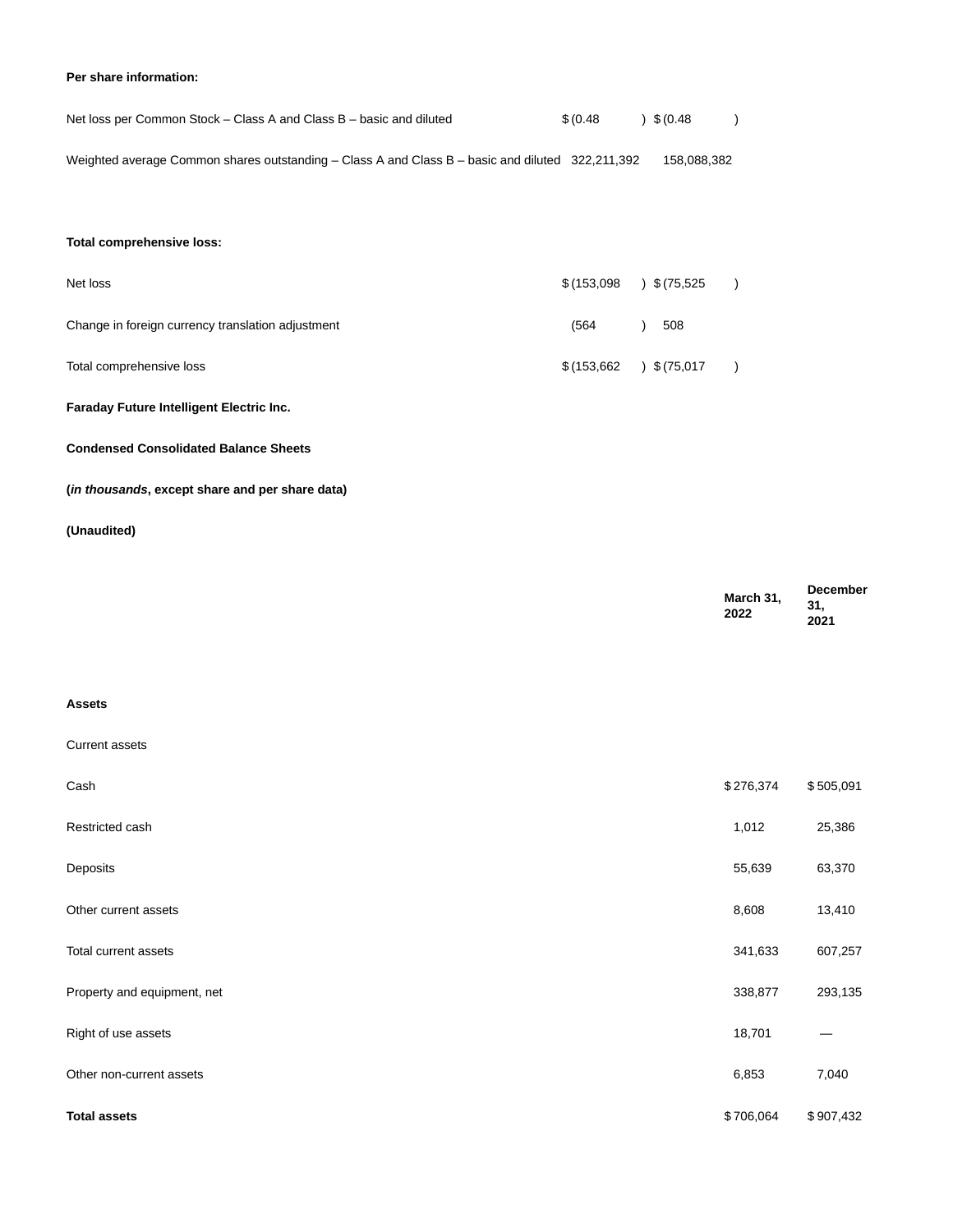# **Liabilities, commitment to issue Class A Common Stock and stockholders' equity**

Current liabilities

| Accounts payable                                                                                                                                                                               | \$45,400    | \$37,773    |
|------------------------------------------------------------------------------------------------------------------------------------------------------------------------------------------------|-------------|-------------|
| Accrued expenses and other current liabilities                                                                                                                                                 | 86,766      | 90,512      |
| Related party accrued interest                                                                                                                                                                 | 12,222      | 11,231      |
| Accrued interest                                                                                                                                                                               | 1,493       | 8,263       |
| Operating lease liabilities, current portion                                                                                                                                                   | 2,113       |             |
| Finance lease liabilities, current portion                                                                                                                                                     | 2,287       |             |
| Related party notes payable                                                                                                                                                                    | 13,636      | 13,655      |
| Notes payable, current portion                                                                                                                                                                 | 78,865      | 132,372     |
| <b>Total current liabilities</b>                                                                                                                                                               | 242,782     | 293,806     |
| Operating lease liabilities, less current portion                                                                                                                                              | 16,885      |             |
| Finance lease liabilities, less current portion                                                                                                                                                | 7,390       | 7,570       |
| Other liabilities, less current portion                                                                                                                                                        | 3,785       | 3,720       |
| Notes payable, less current portion                                                                                                                                                            |             | 34,682      |
| <b>Total liabilities</b>                                                                                                                                                                       | 270,842     | 339,778     |
| Commitments and contingencies (Note 11)                                                                                                                                                        |             |             |
| Commitment to issue Class A Common Stock                                                                                                                                                       | 32,900      |             |
| Stockholders' equity                                                                                                                                                                           |             |             |
| Class A Common Stock, \$0.0001 par value; 750,000,000 shares authorized; 238,197,018 and 168,693,323 shares<br>issued and outstanding as of March 31, 2022 and December 31, 2021, respectively | 24          | 17          |
| Class B Common Stock, \$0.0001 par value; 75,000,000 shares authorized; 64,000,588 shares and no shares issued<br>and outstanding as of March 31, 2022 and December 31, 2021, respectively     | 6           |             |
| Additional paid-in capital                                                                                                                                                                     | 3,487,415   | 3,482,226   |
| Accumulated other comprehensive loss                                                                                                                                                           | (7, 509)    | (6,945)     |
| Accumulated deficit                                                                                                                                                                            | (3,077,614) | (2,907,644) |
| Total stockholders' equity                                                                                                                                                                     | 402,322     | 567,654     |
| Total liabilities, commitment to issue Class A Common Stock and stockholders' equity                                                                                                           | \$706,064   | \$907,432   |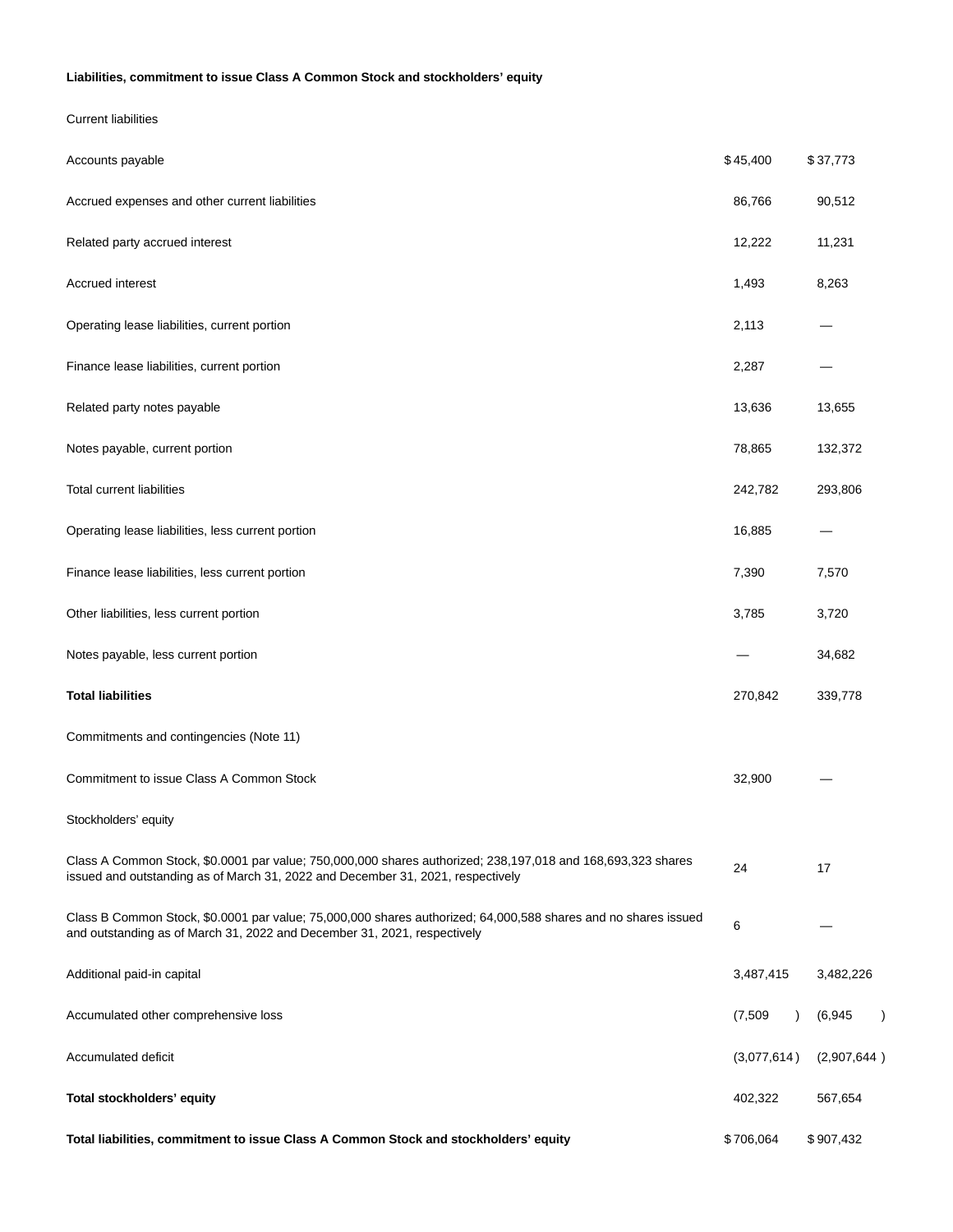# **Faraday Future Intelligent Electric Inc.**

## **Condensed Consolidated Statements of Cash Flows**

## **(in thousands)**

**(Unaudited)**

|                                                                                                        | Three Months Ended March 31, |               |              |               |
|--------------------------------------------------------------------------------------------------------|------------------------------|---------------|--------------|---------------|
|                                                                                                        | 2022                         |               | 2021         |               |
| Cash flows from operating activities                                                                   |                              |               |              |               |
| Net loss                                                                                               | \$(153,098)                  |               | ) \$ (75,525 | $\lambda$     |
| Adjustments to reconcile net loss to net cash used in operating activities                             |                              |               |              |               |
| Depreciation and amortization expense                                                                  | 4,853                        |               | 988          |               |
| Stock-based compensation                                                                               | 3,347                        |               | 2,520        |               |
| Loss on disposal of property and equipment                                                             |                              |               | 647          |               |
| Change in fair value measurements                                                                      | (1, 186)                     | $\mathcal{L}$ | 26,917       |               |
| Loss (gain) on foreign exchange                                                                        | 894                          |               | (831)        | $\mathcal{E}$ |
| Non-cash interest expense                                                                              | 2,319                        |               | 25,131       |               |
| Loss on extinguishment of related party notes payable, notes payable and vendor payables in trust, net |                              |               | 1,309        |               |
| Other                                                                                                  | 108                          |               |              |               |
| Changes in operating assets and liabilities                                                            |                              |               |              |               |
| Deposits                                                                                               | 6,840                        |               | (1,025)      | $\mathcal{E}$ |
| Other current and other non-current assets                                                             | 2,095                        |               | (480)        | $\mathcal{E}$ |
| Accounts payable                                                                                       | 5,747                        |               | (635)        | $\mathcal{E}$ |
| Accrued expenses and other current liabilities                                                         | 14,527                       |               | 665          |               |
| Operating lease liabilities                                                                            | (882)                        | $\lambda$     |              |               |
| Accrued interest expense                                                                               | (7,928)                      |               |              |               |
| Net cash used in operating activities                                                                  | (122, 364)                   | $\lambda$     | (20, 319)    | $\lambda$     |

## **Cash flows from investing activities**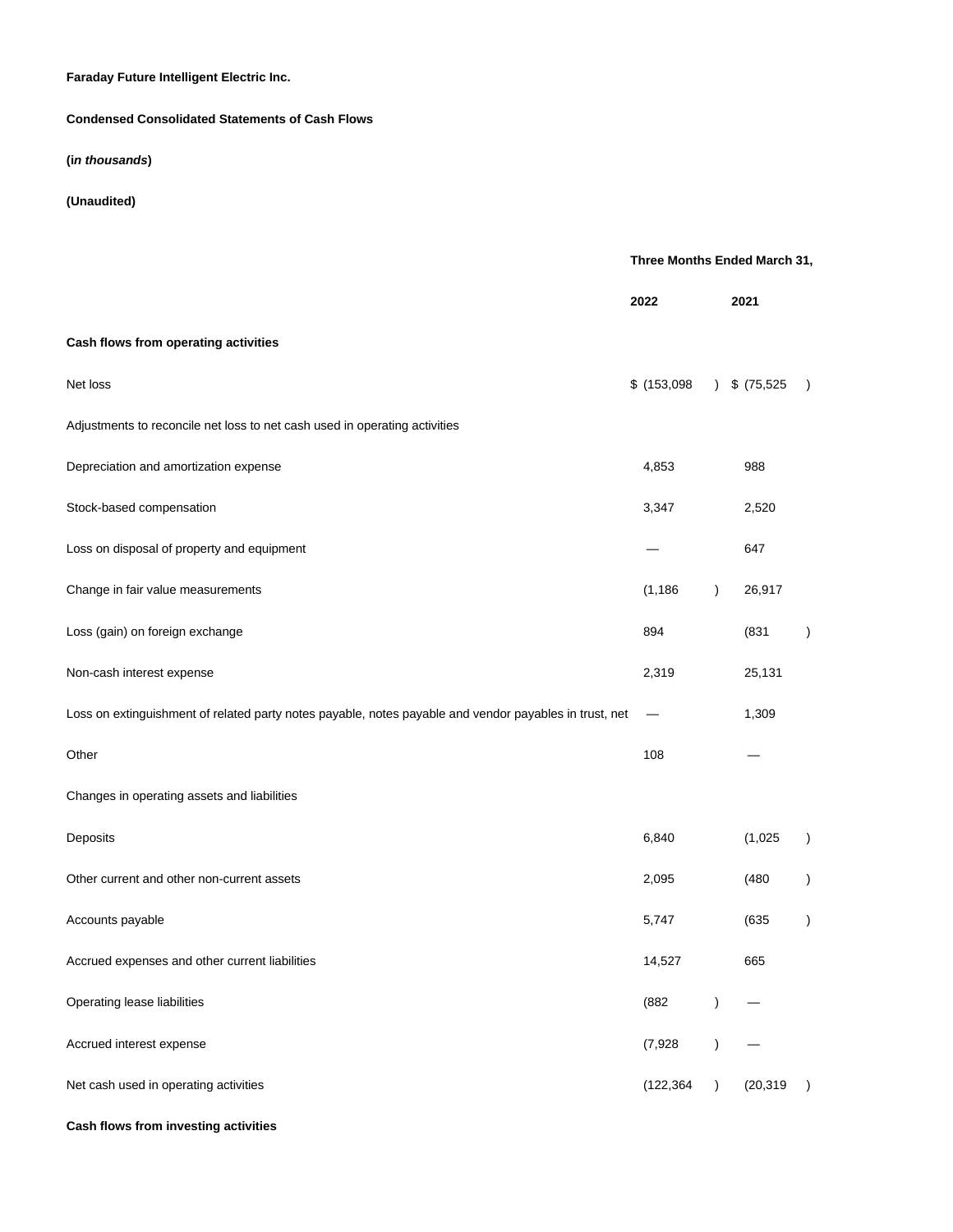| Payments for property and equipment                            | (44, 398) | (711)    | $\lambda$ |
|----------------------------------------------------------------|-----------|----------|-----------|
| Net cash used in investing activities                          | (44, 398) | (711)    |           |
| Cash flows from financing activities                           |           |          |           |
| Proceeds from related party notes payable                      |           | 200      |           |
| Proceeds from notes payable, net of original issuance discount |           | 76,140   |           |
| Payments of related party notes payable                        |           | (1,528)  | $\lambda$ |
| Payments of notes payable, including Payment Premium           | (87,065)  | (3, 355) |           |
| Payments of finance lease obligations                          | (466)     | (1, 110) |           |
| Proceeds from exercise of stock options                        | 1,855     | 2,650    |           |
| Net cash (used in) provided by financing activities            | (85, 676) | 72,997   |           |
| Effect of exchange rate changes on cash and restricted cash    | (653)     | (548)    |           |
| Net (decrease) increase in cash and restricted cash            | (253,091) | 51,419   |           |
| Cash and restricted cash, beginning of period                  | 530,477   | 1,827    |           |
| Cash and restricted cash, end of period                        | \$277,386 | \$53,246 |           |
| Faraday Future Intelligent Electric Inc.                       |           |          |           |

# **Condensed Consolidated Statements of Cash Flows**

## **(in thousands)**

# **(Unaudited)**

The following table provides a reconciliation of cash and restricted cash reported within the Condensed Consolidated Balance Sheets that aggregate to the total of the same such amounts shown in the Condensed Consolidated Statements of Cash Flows:

|                                                     | Three Months Ended March 31, |         |      |       |
|-----------------------------------------------------|------------------------------|---------|------|-------|
|                                                     |                              | 2022    | 2021 |       |
| Cash                                                | \$                           | 505,091 | \$   | 1,124 |
| Restricted cash                                     |                              | 25,386  |      | 703   |
| Total cash and restricted cash, beginning of period | \$                           | 530,477 | \$   | 1,827 |